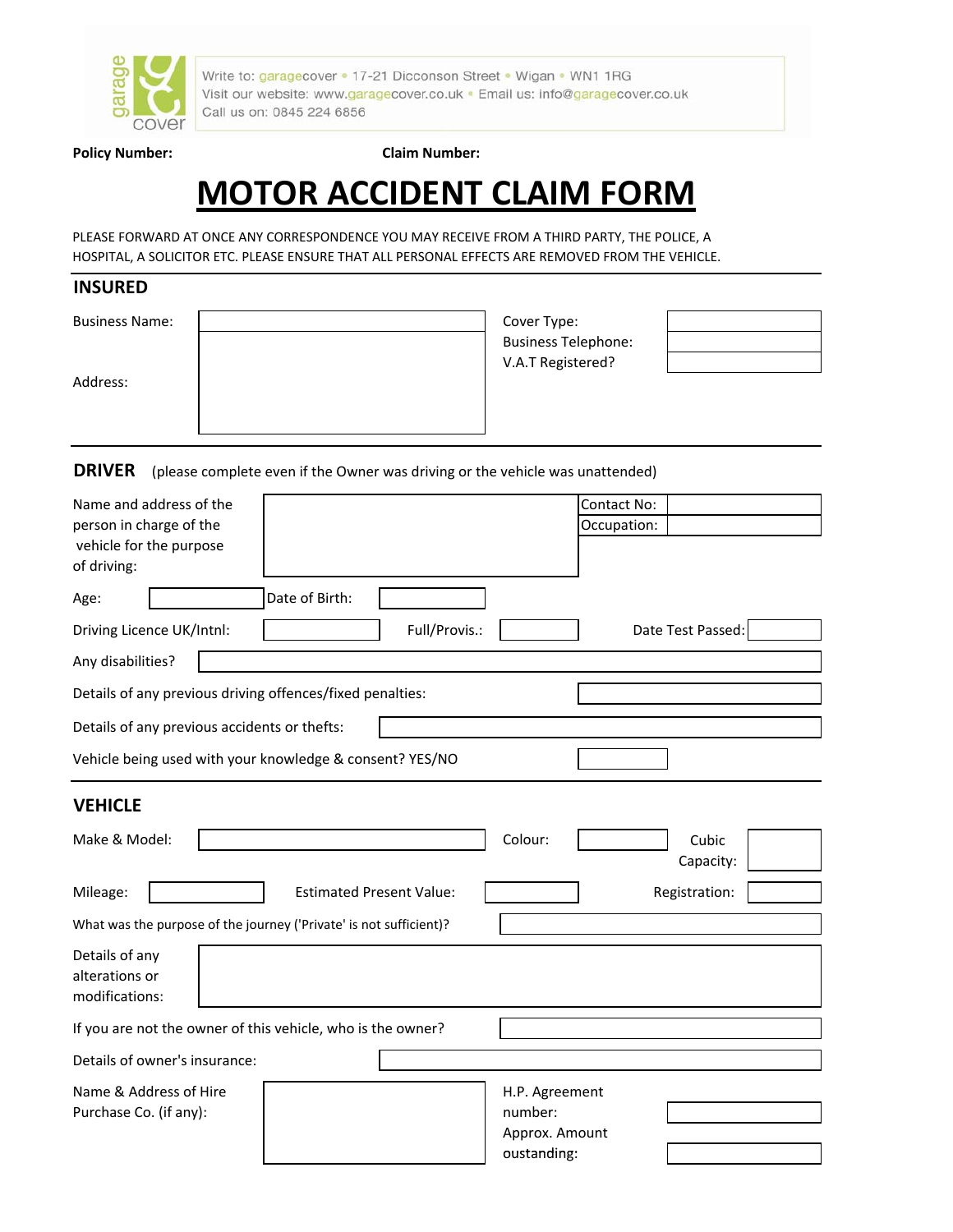

Write to: garagecover • 17-21 Dicconson Street • Wigan • WN1 1RG<br>Visit our website: www.garagecover.co.uk • Email us: info@garagecover.co.uk<br>Call us on: 0845 224 6856

## **ACCIDENT**

| Date:<br>Time:                                               | Location:             |
|--------------------------------------------------------------|-----------------------|
| Speed of your vehicle before accident:<br>Condition of road: | at impact:            |
| Speed of other vehicle before accident:                      | at impact:            |
| YES/NO<br>Was the horn sounded?                              |                       |
| Lights displayed: your vehicle? YES/NO                       | other vehicle: YES/NO |
| Road width:                                                  | Speed limit:          |
| Distance from near-side kerb: your vehicle:                  | other vehicle:        |
| Any road signs:                                              |                       |
| Were you to blame for the accident?                          | YES/NO                |
| Damage to Insured's vehicle:                                 |                       |
| <b>Repairer Details:</b>                                     |                       |
| Name & Address of Police Force:                              |                       |

# **DESCRIPTION OF ACCIDENT**

| Sketch Plan of scene before incident (please show road signs, markings etc): | Sketch Plan of scene after incident (same as before): |
|------------------------------------------------------------------------------|-------------------------------------------------------|
|                                                                              |                                                       |
|                                                                              |                                                       |
|                                                                              |                                                       |
|                                                                              |                                                       |
|                                                                              |                                                       |